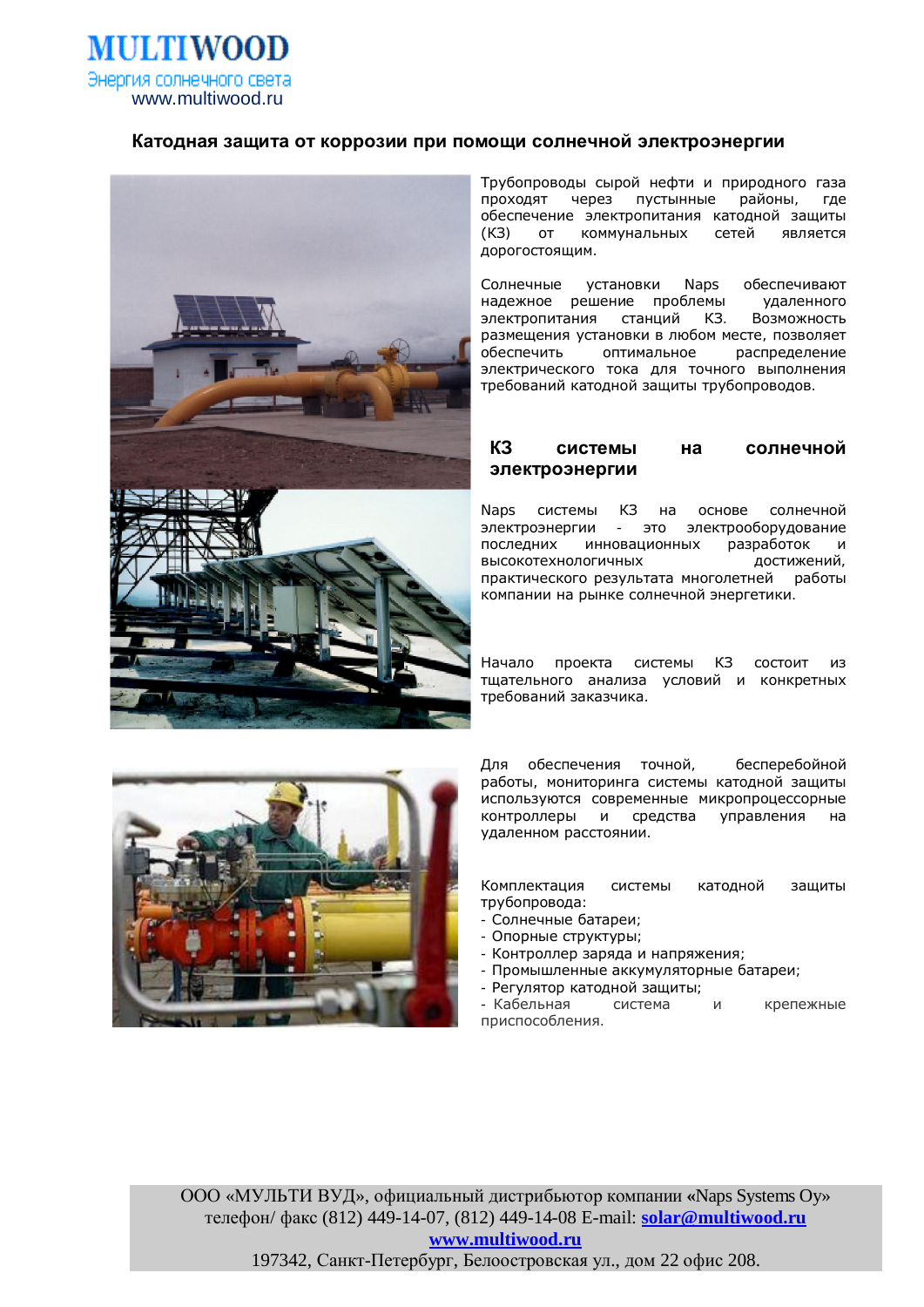Энергия солнечного света

**MULTIWOOD** 

## Электролитическая коррозия металлов

Коррозия является электрохимическим явлением, где металл стремится вернуться в свое естественное состояние оксида. Электрический ток поступает из металла через ионы в окружающую почву или воду. Катодная защита принципиально предотвращает  $3T<sub>O</sub>$ .

КЗ работает путем передачи постоянного тока навстречу коррозионному току, непрерывно из электродов (анодов), установленных в почве или воде, окружающей конструкцию защиты.

Коррозия приостанавливается, когда ток защиты достаточной величины и правильно распределен. Ток защиты требует внешнего источника питания.

## Коррозии в подземных конструкциях.

Коррозия зарытых металлических конструкций в основном зависит от состава почвы, сопротивления, рН, содержания воды и кислорода и т.д. Наиболее агрессивные типы почвы - глины, смешанные глины, грязи и песок с высокой степенью солей. Очень тяжелое коррозионное воздействие может произойти на трубе, которая проходит через почвы различного состава.

Традиционно, защита от коррозии подземных трубопроводов осуществляется с помощью покрытия (битум, каменноугольная смола и напыление эпоксидной смолы или полиэтилена) или лент. Однако, в агрессивных средах покрытия или ленты не могут полностью предотвратить коррозию, из-за пористости, возникшей при их производстве, транспортировке или установке.

### Катодная защита от коррозии

В системах катодной защиты, аноды передают ток защиты от источника питания к конструкции для защиты. Электрохимический потенциал конструкции становится все более отрицательным. в конечном итоге достигает значения, обеспечивающего катодную защиту.

В системах катодной защиты с подаваемым током, ток управляется постоянным напряжением или МИКРОПРОЦЕССОРНЫМ ПОТЕНЦИОСТАТИЧЕСКИМ блоком управления. Микропроцессорные блоки управления также могут быть с дистанционным управлением. Тип, количество и расположение анодов выбраны так, чтобы создать лучшую защиту конструкции или трубопровода в определенной среде. Расположение анодов очень важно, потому что ток защиты должен быть равным во всех частях системы КЗ.



# Солнечные батареи

Стандартные системы катодной защиты на основе солнечной электроэнергии включают мощные, высокоэффективные солнечные батареи специального назначения.

Проект системы катодной защиты для конкретных местностей всегда надежно рассчитывается с помощью точного моделирования на ЭВМ. Исходя из результата, подбирается наиболее подходящий размер массива солнечных модулей, аккумуляторных батарей и, при необходимости, резервного генератора.



# Технические характеристики: **ɋɨɥɧɟɱɧɵɟɛɚɬɚɪɟɢ NP125GK**

Номинальное напряжение 12 В Номинальная мощность 125 Вт Максимальная сила тока 7.3 A Максимальная сила напряжения 17,1 В Длина, 1480 мм Ширина 670 мм Масса, 10,6 кг

ООО «МУЛЬТИ ВУД», официальный дистрибьютор компании «Naps Systems Oy» телефон/ факс (812) 449-14-07, (812) 449-14-08 E-mail: **[solar@multiwood.ru](mailto:solar@multiwood.ru) [www.multiwood.ru](http://www.multiwood.ru)**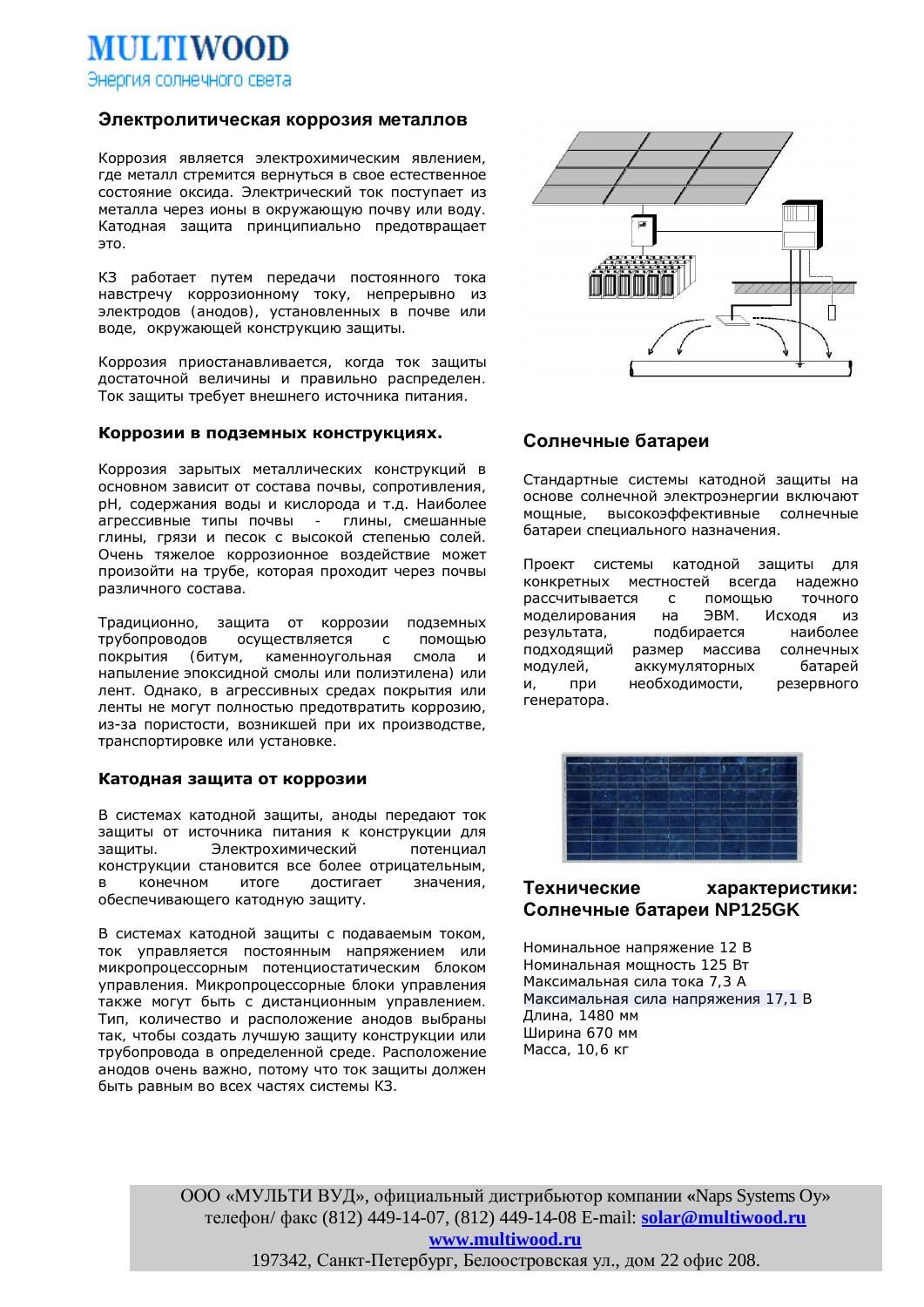**MULTIWOOD** 

Энергия солнечного света

# Контроллер заряда и напряжения  **NCC12**

Контроллер NCC12 относится к модульной серии промышленных микропроцессорных контроллеров заряда с 2, 4, 6 или 8 с полупроводниковыми переключателями. Контроллер заряда NCC12 разработан для массивов фотоэлектрических батарей с максимальной емкостью до 30А и с 2 полупроводниковыми переключателями нагрузки 25A.

### **ǶșȕȖȊȕȣȍȖȗȞȐȐ:**

- Корпус окрашенный или из нержавеющей стали IP66, или стойкая 19 дюймовая сталь.

Напряжение системы: 12В, 24В, 36В, 48В, стандартная заводская установка.

Полярность системы: положительный или отрицательный, заземление.

- Тип аккумуляторной батареи / настройки: три заводских по умолчанию или по заданным параметрам заказчика.

## Основные характеристики:

- Три этапа регулирования серии.

Переключение транзисторов действует как блокирующие диоды в выключенном состоянии.

- Два отключения нагрузки.

- Два ЖК-дисплея и переключателя с кнопками для интерфейса заказчика.

- Регулируемые на местности настройки.

- Полностью регулируемые выходы сигнализации для высокого и низкого напряжения на клеммах аккумулятора.

Защита аккумулятора: отключение нагрузки / повторное включение

Температурная<br><sub>4</sub>ия (внешний компенсация датчик температуры)

Светодиоды регулирования, переключения и

сигнализации Отключение связи (отключает массив и

нагрузку) 40A мониторинг,

контроль аккумуляторов массива на входе и 32А МОНИТОРИНГ. КОНТРОЛЬ аккумуляторов,

нагрузки на выходе. Молния Защита от высокого напряжения.

**TERENTI** 

Naps NCC12 solar charge controller.

Высокое номинальное напряжение и ток фотоэлектрической системы возможно при использовании программируемого контроллера заряда Naps, NSCi. Контроллер NCC11 также может быть использован в небольших системах КЗ.

# Регулятор катодного **ТОКА NCPC**

Регулятор катодной защиты NCPC является автоматическим регулятором выхода для системы катодной защиты на солнечной энергии.



## Работа и дисплей NCPC:

Регулятор катодного тока разработан специально для фотоэлектрических систем КЗ, используемых в отдаленных районах и необитаемых местностях.

Твердотельные ШИМ переключатели для высокой эффективности.

- Возможность работы с любым стабильным источником питания постоянного тока. - Доступны системы с вариантами напряжения 12/24/48 Ǫ

Контроль постоянного тока, постоянного напряжения и напряжения полуэлемента.

- Таймер с прерыванием и внешнее прерывание входной мощности

- Выходной ток 0-25А или 0-50А

## Промышленные **ɚɤɤɭɦɭɥɹɬɨɪɵ Naps**

**Гелевые аккумуляторы** Naps с клапанным регулированием поставляются вместе с системой K3. Герметизированные GEL аккумуляторы относятся к типу необслуживаемые свинцовокислотные, с намазными



пластинами. Элементы GEL аккумуляторной батареи ( трубчатые пластины) обеспечивают очень длительный срок службы батареи.

- Naps гелевые батареи более устойчивы к высоким температурам и высыханию, чем другие типы герметичных свинцовых аккумуляторов.

- Долгий срок службы обеспечивается за счет трубчатой конструкции пластины.

Свинцово-кальциевый сплав с оловом обеспечивает низкий саморазряд и эмиссию газов.

- Быстрая и легкая установка и обслуживание.

**Открытые аккумуляторы Naps с трубчатыми** пластинами поставляются, если возможны регулярные пополнения воды.

**Никель-кадмиевые аккумуляторы** Naps поставляются, если требуется наиболее длительный срок службы при очень высоких температурах.

ООО «МУЛЬТИ ВУД», официальный дистрибьютор компании «Naps Systems Oy» телефон/ факс (812) 449-14-07, (812) 449-14-08 E-mail: **[solar@multiwood.ru](mailto:solar@multiwood.ru) [www.multiwood.ru](http://www.multiwood.ru)**